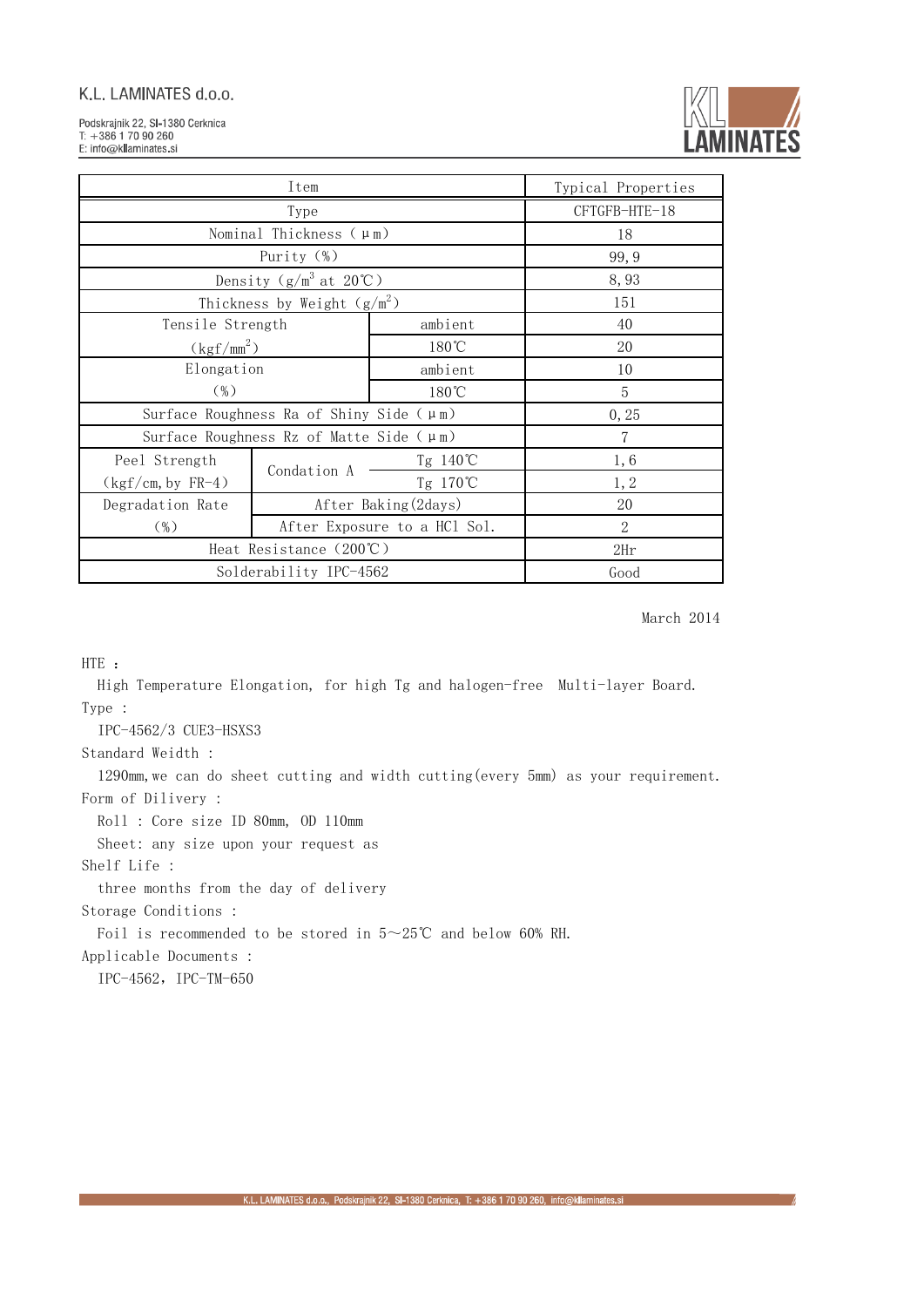

| Item                                                |                              |                      | Typical Properties |
|-----------------------------------------------------|------------------------------|----------------------|--------------------|
| Type                                                |                              | CFTGFB-HTE-35        |                    |
| Nominal Thickness $(\mu \text{m})$                  |                              |                      | 35                 |
| Purity (%)                                          |                              |                      | 99, 9              |
| Density $(g/m^3$ at $20^{\circ}\text{C}$ )          |                              |                      | 8,93               |
| Thickness by Weight $(g/m^2)$                       |                              |                      | 285                |
| Tensile Strength                                    |                              | ambient              | 40                 |
| $(kgf/mm^2)$                                        |                              | $180^{\circ}$ C      | 20                 |
| Elongation                                          |                              | ambient              | 15                 |
| $(\% )$<br>180°C                                    |                              | 5                    |                    |
| Surface Roughness Ra of Shiny Side $(\mu \text{m})$ |                              |                      | 0, 25              |
| Surface Roughness Rz of Matte Side $(\mu m)$        |                              |                      | 9                  |
| Peel Strength                                       | Condation A                  | Tg 140℃              | 2, 2               |
| $(kgf/cm, by FR-4)$                                 |                              | Tg 170℃              | 1, 4               |
| Degradation Rate                                    |                              | After Baking (2days) | 20                 |
| $(\% )$                                             | After Exposure to a HCl Sol. |                      | 2                  |
| Heat Resistance (200°C)                             |                              |                      | 2Hr                |
| Solderability IPC-4562                              |                              | Good                 |                    |

March 2014

HTE :

 High Temperature Elongation, for high Tg and halogen-free Multi-layer Board. Type :

IPC-4562/3 CUE3-1SXS3

Standard Weidth :

 1290mm,we can do sheet cutting and width cutting(every 5mm) as your requirement. Form of Dilivery :

Roll : Core size ID 80mm, OD 110mm

Sheet: any size upon your request as

Shelf Life :

three months from the day of delivery

Storage Conditions :

Foil is recommended to be stored in 5~25℃ and below 60% RH.

Applicable Documents :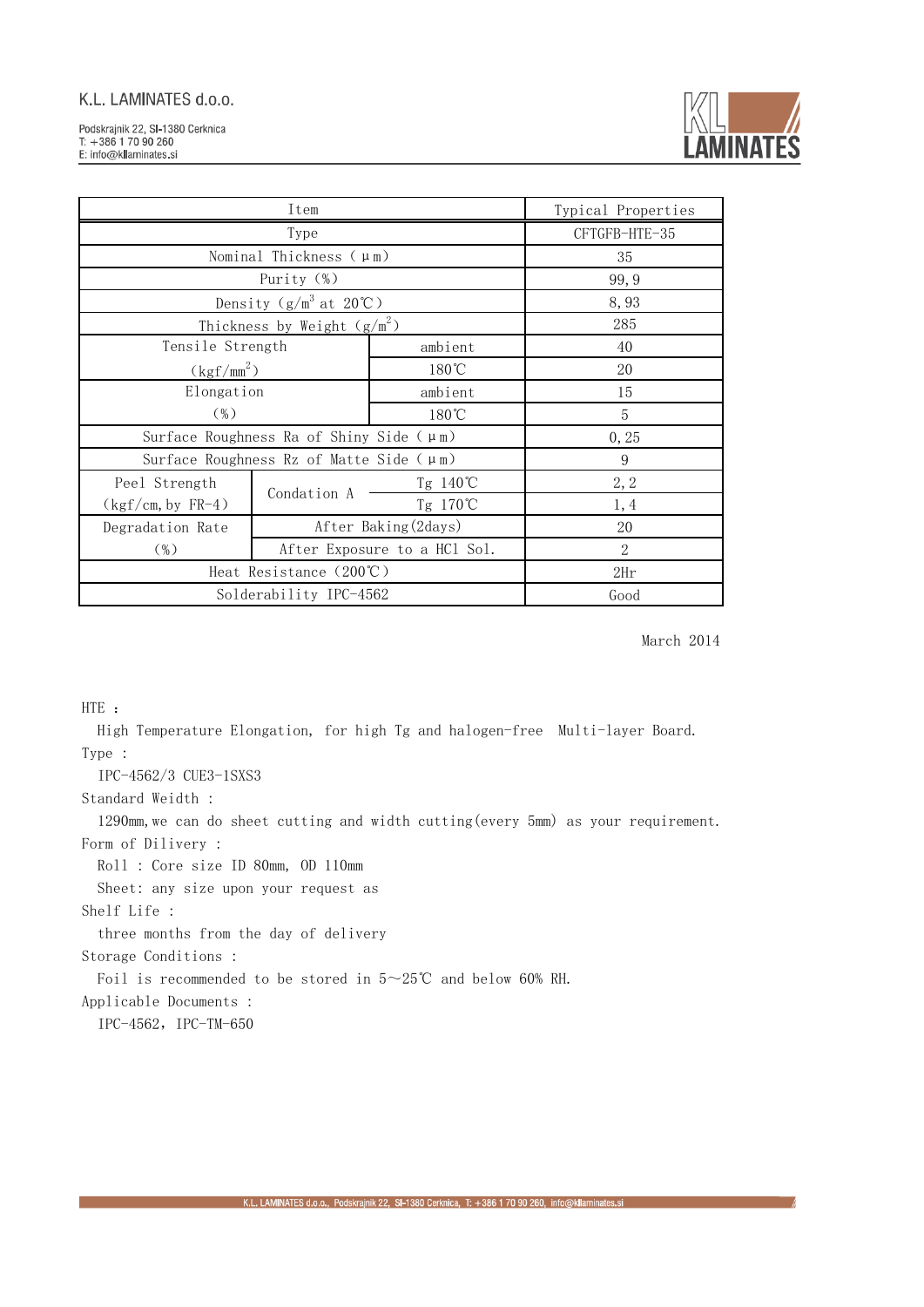

| Item                                                |             |                              | Typical Properties |
|-----------------------------------------------------|-------------|------------------------------|--------------------|
| Type                                                |             | CFTGFB-HTE-70                |                    |
| Nominal Thickness $(\mu \text{m})$                  |             |                              | 70                 |
| Purity (%)                                          |             |                              | 99, 9              |
| Density $(g/m^3$ at $20^{\circ}$ C)                 |             | 8,93                         |                    |
| Thickness by Weight $(g/m^2)$                       |             |                              | 580                |
| Tensile Strength                                    |             | ambient                      | 35                 |
| $(kgf/mm^2)$                                        |             | $180^{\circ}$ C              | 18                 |
| Elongation                                          |             | ambient                      | 20                 |
| $(\% )$<br>180°C                                    |             |                              | 5                  |
| Surface Roughness Ra of Shiny Side $(\mu \text{m})$ |             |                              | 0, 25              |
| Surface Roughness Rz of Matte Side $(\mu m)$        |             |                              | 13                 |
| Peel Strength                                       | Condation A | Tg 140℃                      | 3,0                |
| $(kgf/cm, by FR-4)$                                 |             | Tg 170℃                      | 1,7                |
| Degradation Rate                                    |             | After Baking (2days)         | 20                 |
| $(\% )$                                             |             | After Exposure to a HCl Sol. | $\overline{2}$     |
| Heat Resistance (200°C)                             |             |                              | 2Hr                |
| Solderability IPC-4562                              |             | Good                         |                    |

March 2014

HTE :

 High Temperature Elongation, for high Tg and halogen-free Multi-layer Board. Type :

IPC-4562/3 CUE3-2SXS3

Standard Weidth :

 1290mm,we can do sheet cutting and width cutting(every 5mm) as your requirement. Form of Dilivery :

Roll : Core size ID 80mm, OD 110mm

Sheet: any size upon your request as

Shelf Life :

three months from the day of delivery

Storage Conditions :

Foil is recommended to be stored in 5~25℃ and below 60% RH.

Applicable Documents :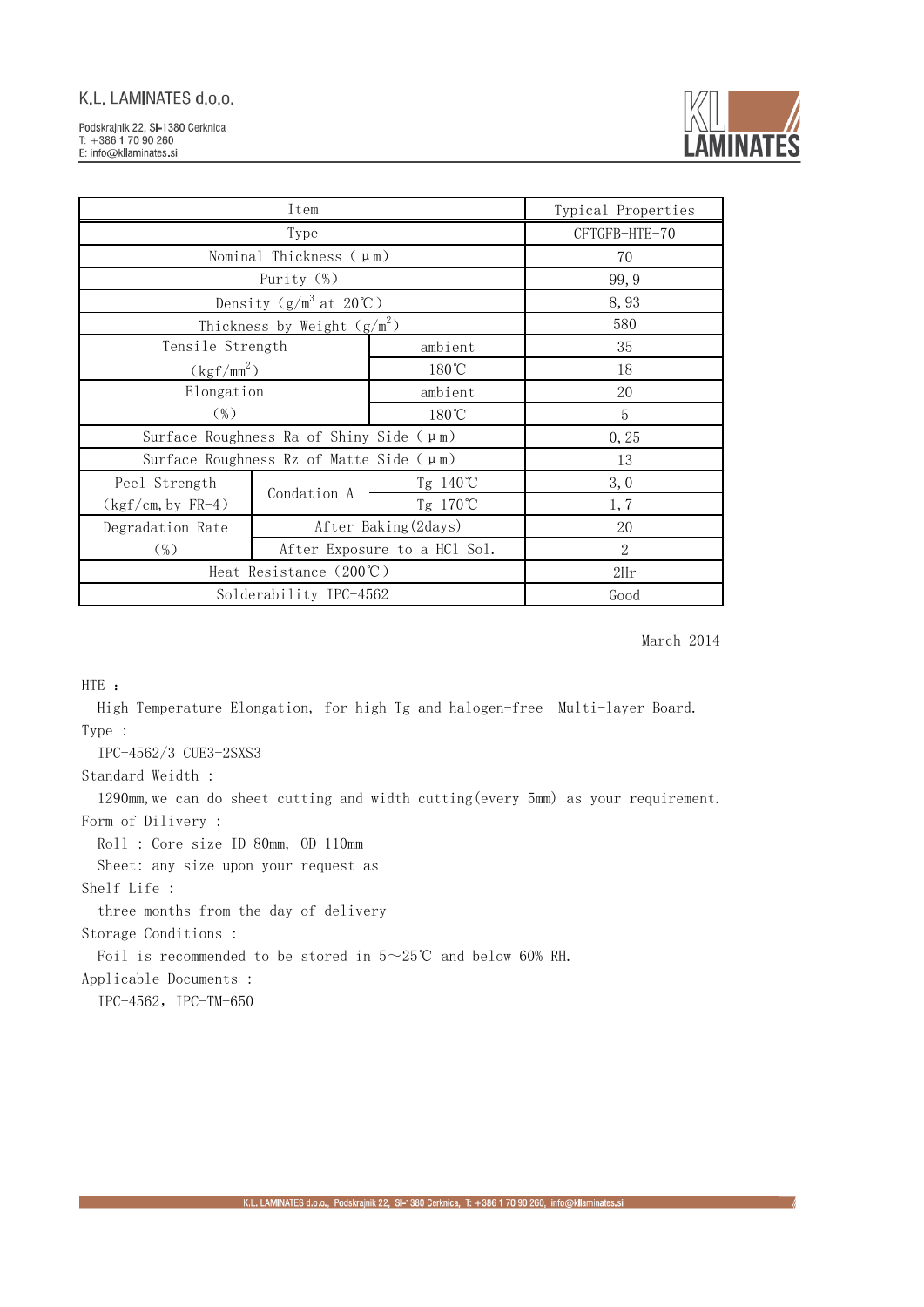

| Item                                         |             |                              | Typical Properties |
|----------------------------------------------|-------------|------------------------------|--------------------|
| Type                                         |             | CFTGFB-HTE-12                |                    |
| Nominal Thickness $(\mu \text{m})$           |             |                              | 12                 |
| Purity $(\%)$                                |             |                              | 99, 9              |
| Density $(g/m^3$ at 20°C)                    |             | 8,93                         |                    |
| Thickness by Weight $(g/m^2)$                |             |                              | 107                |
| Tensile Strength                             |             | ambient                      | 40                 |
| $(kgf/mm^2)$                                 |             | 180°C                        | 20                 |
| Elongation                                   |             | ambient                      | 10                 |
| $(\% )$                                      |             | 180°C                        | 5                  |
| Surface Roughness Ra of Shiny Side $(\mu m)$ |             | 0, 25                        |                    |
| Surface Roughness Rz of Matte Side $(\mu m)$ |             | 5                            |                    |
| Peel Strength                                | Condation A | Tg 140℃                      | 1, 3               |
| $(kgf/cm, by FR-4)$                          |             | Tg 170℃                      | 1,0                |
| Degradation Rate                             |             | After Baking (2days)         | 20                 |
| $(\%)$                                       |             | After Exposure to a HCl Sol. | $\overline{2}$     |
| Heat Resistance (200°C)                      |             |                              | 2Hr                |
| Solderability IPC-4562                       |             | Good                         |                    |

March 2014

HTE :

 High Temperature Elongation, for high Tg and halogen-free Multi-layer Board. Type :

IPC-4562/3 CUE3-TSXS3

Standard Weidth :

 1290mm,we can do sheet cutting and width cutting(every 5mm) as your requirement. Form of Dilivery :

Roll : Core size ID 80mm, OD 110mm

Sheet: any size upon your request as

Shelf Life :

three months from the day of delivery

Storage Conditions :

Foil is recommended to be stored in 5~25℃ and below 60% RH.

Applicable Documents :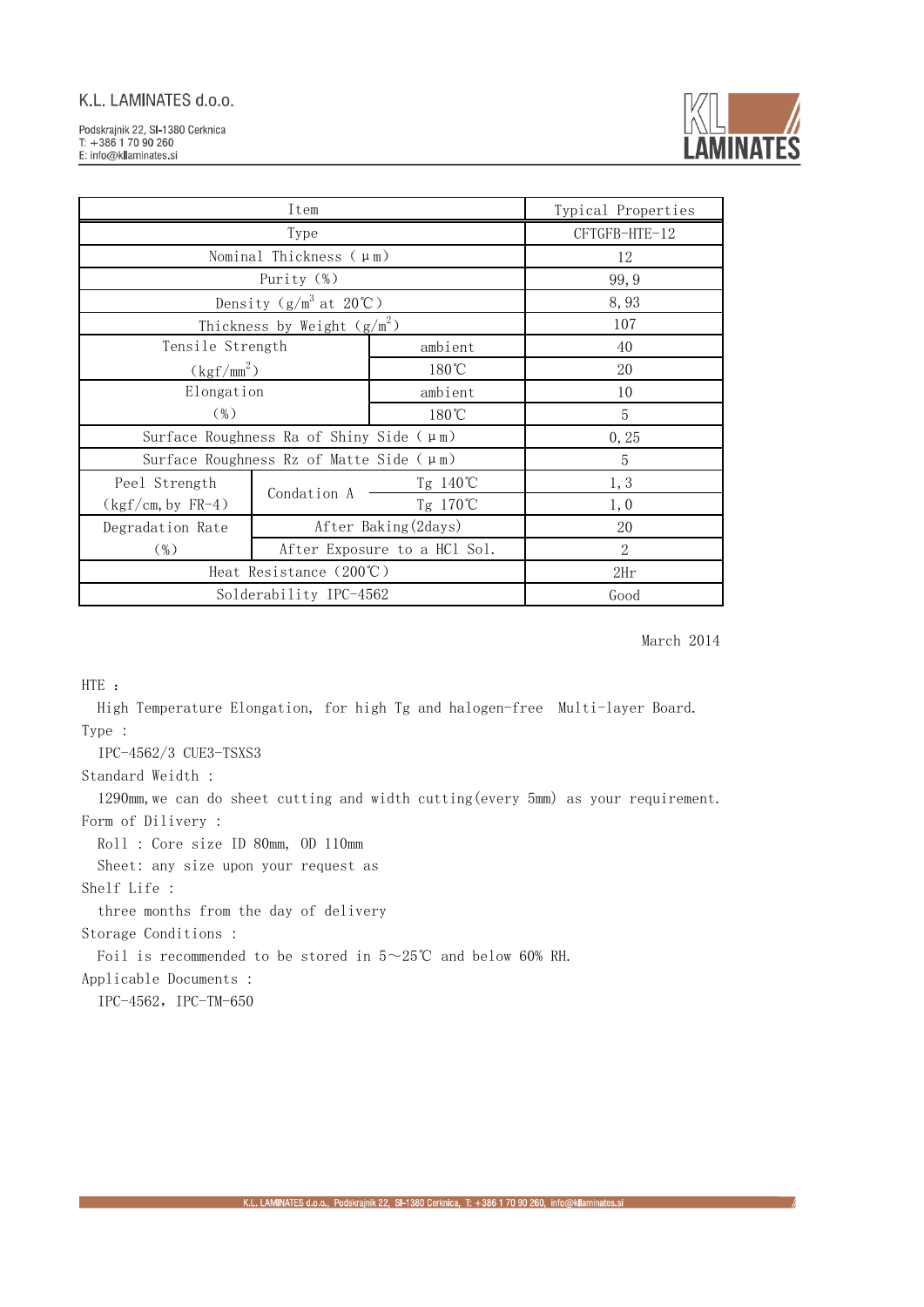

| Item                                                |             |                              | Typical Properties |
|-----------------------------------------------------|-------------|------------------------------|--------------------|
| Type                                                |             | CFTGFB-HTE-9                 |                    |
| Nominal Thickness $(\mu \text{m})$                  |             |                              | 9                  |
| Purity (%)                                          |             |                              | 99, 9              |
| Density $(g/m^3$ at $20^{\circ}\text{C}$ )          |             |                              | 8,93               |
| Thickness by Weight $(g/m^2)$                       |             |                              | 76                 |
| Tensile Strength                                    |             | ambient                      | 40                 |
| $(kgf/mm^2)$                                        |             | $180^{\circ}$ C              | 20                 |
| Elongation                                          |             | ambient                      | 10                 |
| $(\% )$                                             |             | $180^{\circ}$ C              | 5                  |
| Surface Roughness Ra of Shiny Side $(\mu \text{m})$ |             |                              | 0, 25              |
| Surface Roughness Rz of Matte Side $(\mu m)$        |             | 3, 5                         |                    |
| Peel Strength                                       | Condation A | Tg 140℃                      | $\mathbf{1}$       |
| $(kgf/cm, by FR-4)$                                 |             | Tg 170℃                      | 0, 6               |
| Degradation Rate                                    |             | After Baking (2days)         | 20                 |
| $(\%)$                                              |             | After Exposure to a HCl Sol. | $\overline{2}$     |
| Heat Resistance (200°C)                             |             |                              | 2Hr                |
| Solderability IPC-4562                              |             | Good                         |                    |

1.3.2014

HTE :

 High Temperature Elongation, for high Tg and halogen-free Multi-layer Board. Type :

IPC-4562/3 CUE3-QSXS3

Standard Weidth :

 1290mm,we can do sheet cutting and width cutting(every 5mm) as your requirement. Form of Dilivery :

Roll : Core size ID 80mm, OD 110mm

Sheet: any size upon your request as

Shelf Life :

three months from the day of delivery

Storage Conditions :

Foil is recommended to be stored in 5~25℃ and below 60% RH.

Applicable Documents :